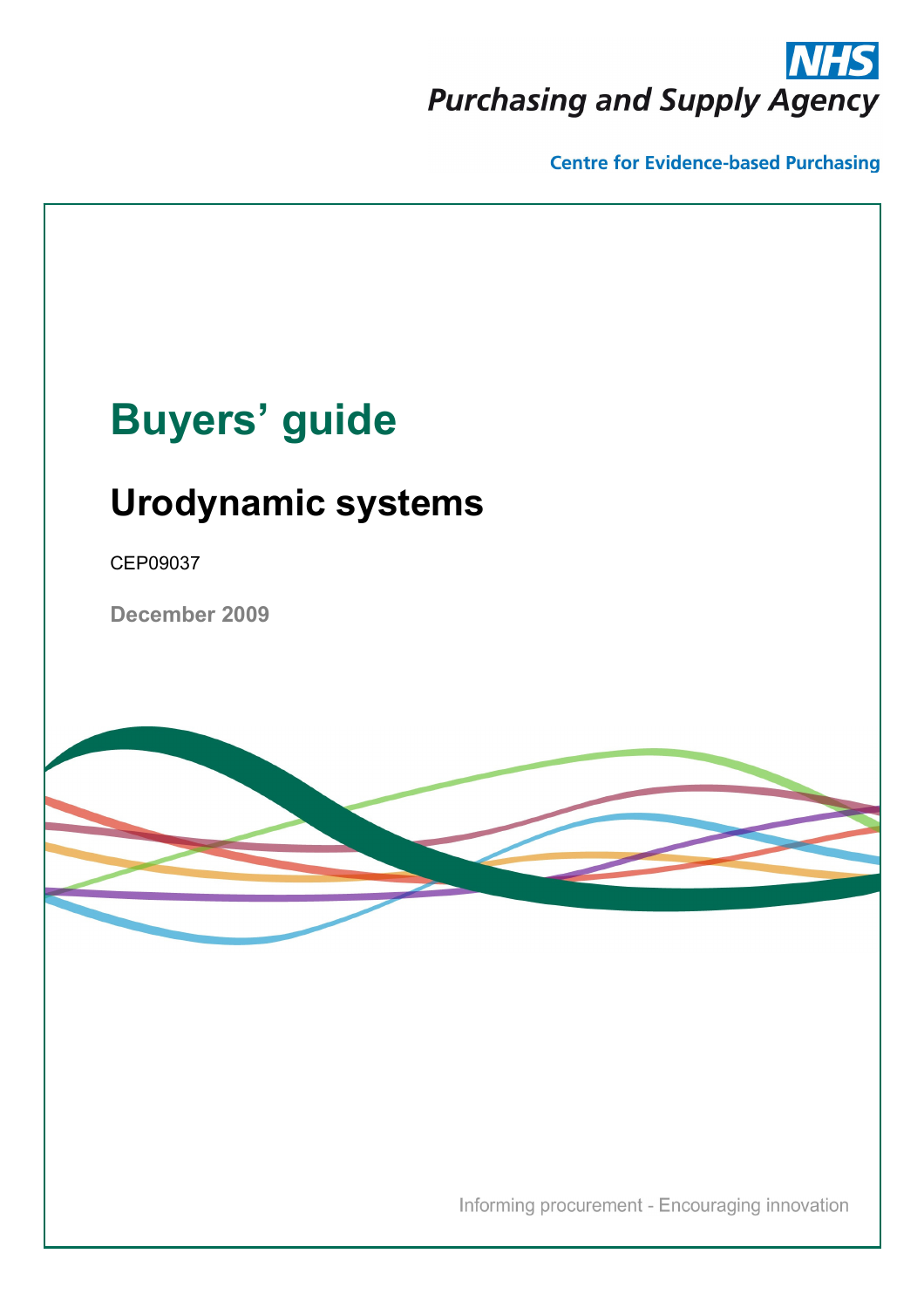# **Contents**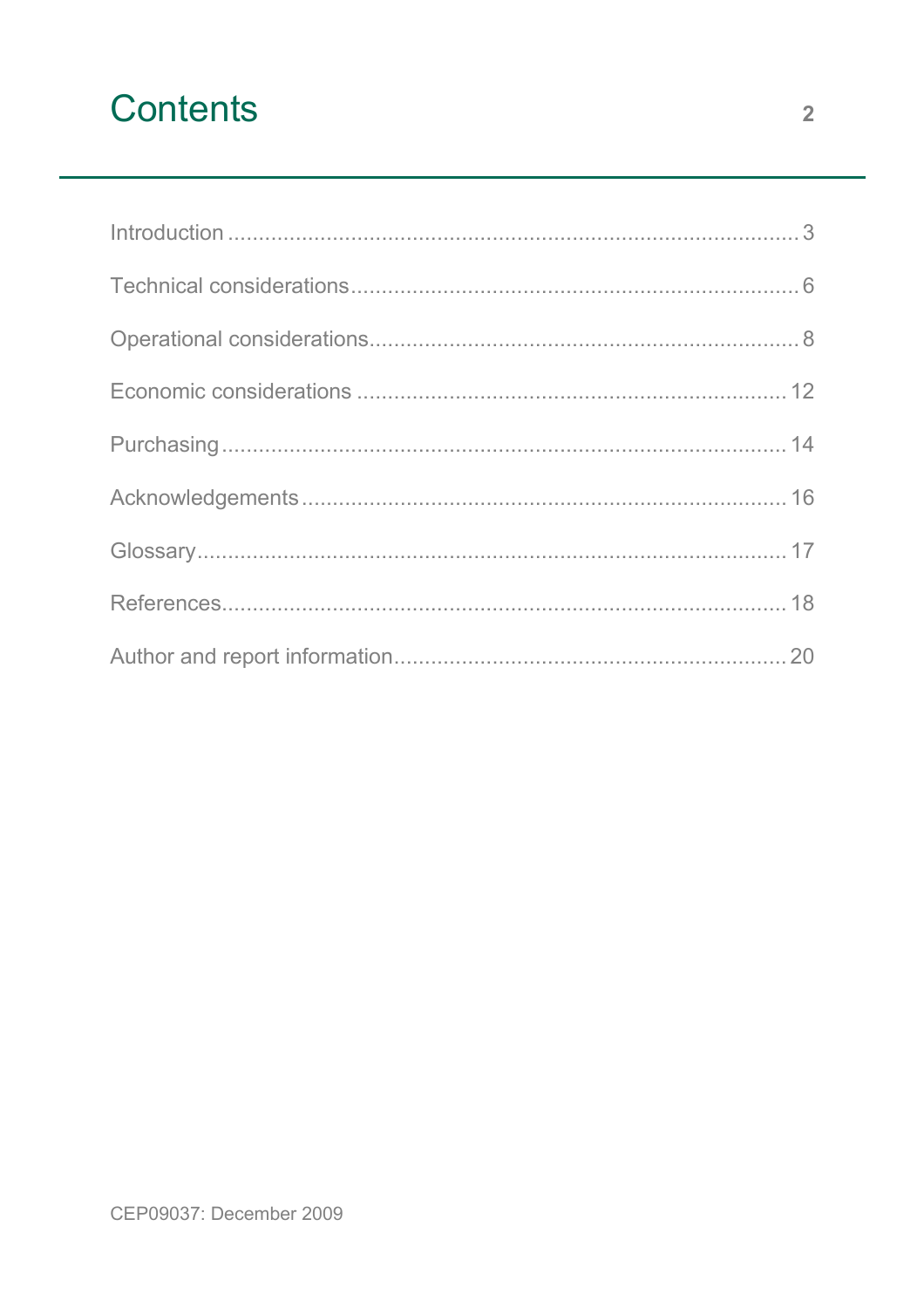# <span id="page-2-0"></span>Introduction 3

CEP buyers' guides are intended to provide prospective purchasers of healthcare products on the UK market with general guidance on the technical, operational, and economic considerations to be taken into account in selecting the most appropriate product where a range of similar products exists. They do not include productspecific information, which is published separately via market reviews (which contain product specifications and expert commentary) or evaluation reports (which contain additional technical and / or user evaluation data). Readers are encouraged to check CEP's web site for updates.

#### **Scope**

Urodynamics is the term used to describe the investigation of bladder and urethral function by means of pressure and flow measurements. In the UK, urodynamic investigations are performed widely and several companies produce urodynamic equipment. There have been reviews of urodynamic equipment in the UK in the past [1], but none recently, except CEP Guide 08045 of which this is an update.

This buyers' guide offers a comprehensive overview of urodynamic equipment available in the UK. It discusses the technical, operational, economic and purchasing considerations which might influence purchasing decisions, and provides comparative product specifications. Urine flow testing (uroflowmetry) is an integral part of urodynamic assessment, but 'stand-alone' flow meters, sold separately from urodynamic equipment, are beyond the scope of this guide. Ambulatory urodynamic systems and non-invasive urodynamic systems are also beyond the scope of this guide.

#### **Urodynamic investigations**

A number of different tests are included under the umbrella term of urodynamics:

- uroflowmetry (urine free flow tests)
- filling and voiding cystometry (bladder pressure and urine flow measurement, with or without X-ray imaging)
- urethral pressure measurements (by withdrawing a catheter slowly through the urethra)
- ambulatory monitoring (cystometry studies using portable equipment)

The range of urodynamic tests offered by any centre will vary according to referral patterns. A district general hospital will generally only offer flow studies and filling and voiding cystometry, whereas a regional centre receiving tertiary referrals may offer videocystometry and perhaps ambulatory monitoring in addition to the more routine tests.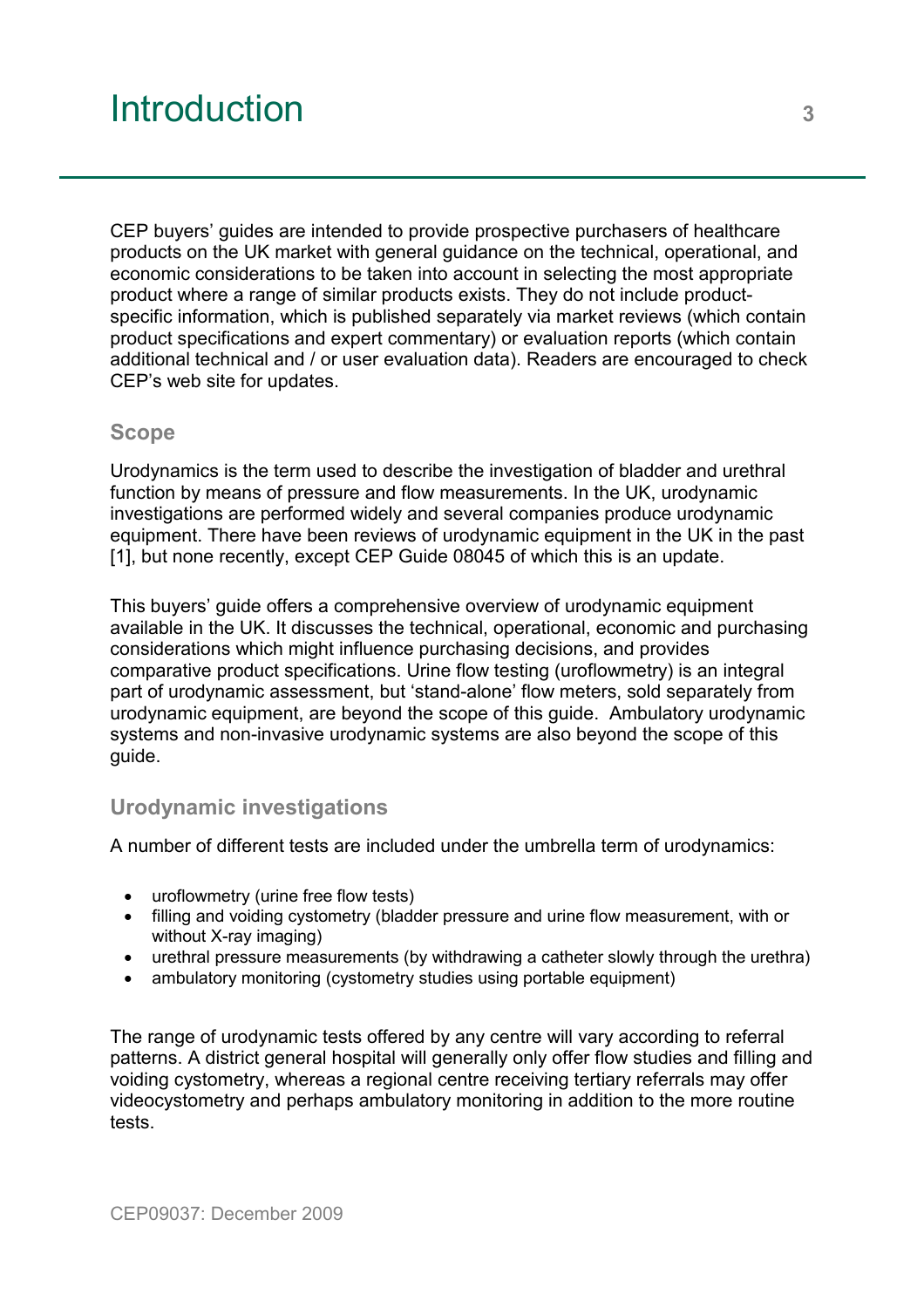## Introduction **<sup>4</sup>**

#### **Clinical background**

Lower urinary tract symptoms (LUTS) is the collective term for symptoms suggestive of bladder or urethral dysfunction. Symptoms include frequent urination, incontinence and difficulties in bladder emptying.

#### **Men**

In men, difficulty in voiding is the most common symptom investigated using urodynamics. The first urodynamic test performed is usually a flow study (uroflowmetry). Flow studies are commonly used in isolation to investigate voiding problems. In addition voiding cystometry (pressure/flow study) is performed to differentiate between obstruction and detrusor underactivity as a cause for voiding difficulties [2;3]. The International Continence Society (ICS) uses pressure/flow study measurements to define whether urinary flow is obstructed [4].

#### **Women**

In women, incontinence is more common than voiding difficulties. Filling and voiding cystometry, and sometimes urethral pressure monitoring, are the main urodynamic investigations.

#### **Children and patients with complex conditions**

It is often difficult to predict the underlying bladder pathology from knowledge of the disease alone, and symptoms are not always helpful when sensation may be impaired [5]. Urodynamic testing, usually by means of videocystometry, is recognised as having an important role in the management of children and adults with complex urological and neurological problems.

#### **Development of urodynamics**

Historically, the diagnosis and management of women with LUTS has been based on careful history taking and physical examination. These methods are useful but not entirely accurate; studies have demonstrated an improvement in diagnostic accuracy when urodynamic testing is used in addition to history and examination [6;7].

Developments in electronics, allowing more accurate measurement of bladder pressure, and a greater awareness of the clinical and economic benefits of a reliable diagnosis prior to surgical intervention have led to the widespread uptake of urodynamics as a clinical investigation.

The need for standardisation was recognised early, and the International Continence Society (ICS) was founded in 1971 to encourage a uniform approach to urodynamic testing.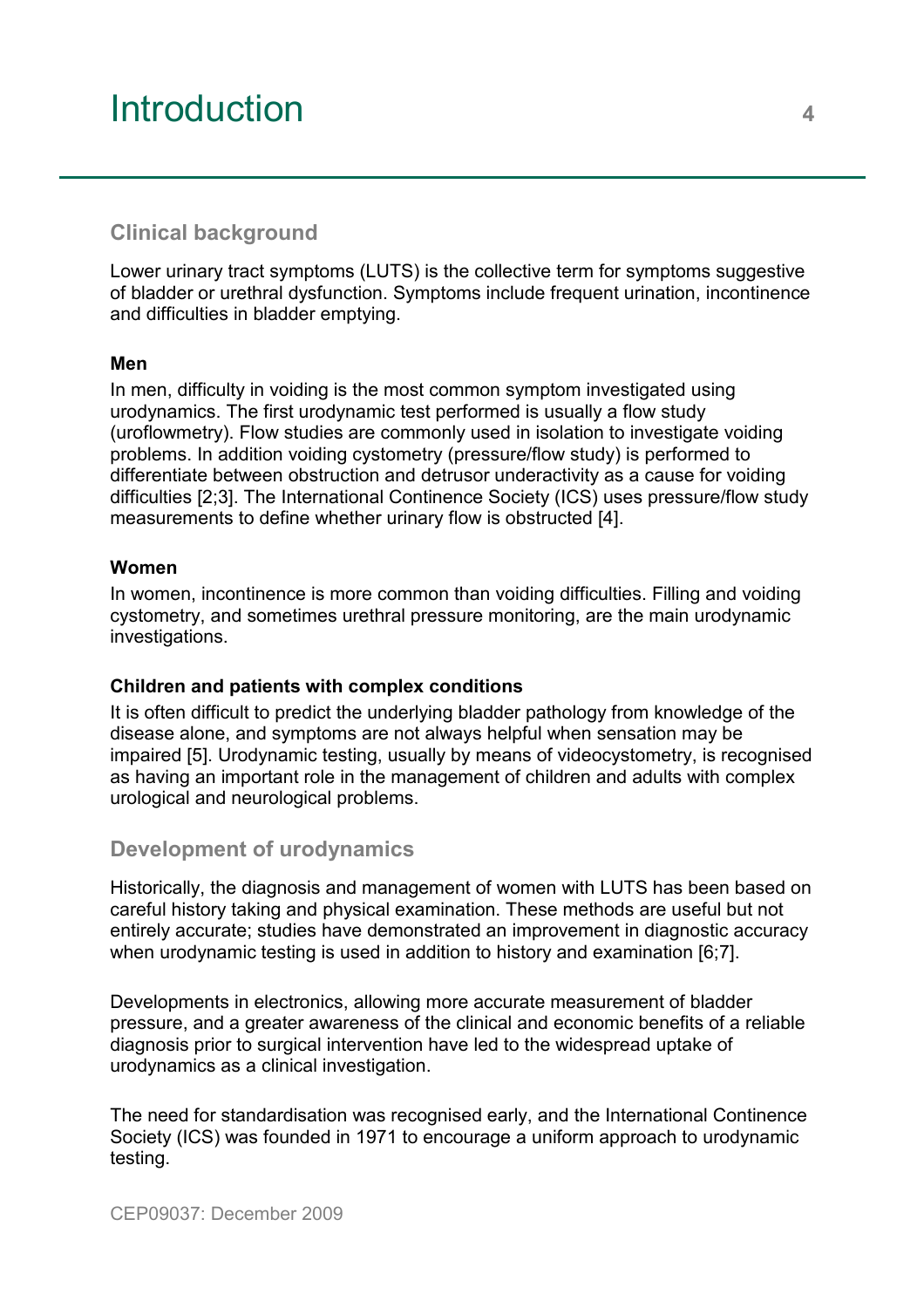# Introduction **<sup>5</sup>**

#### **National guidance**

A Cochrane review has considered whether treatment based on urodynamic diagnosis was more likely to be successful than treatment based on presumptive diagnosis. This review recommended that a larger definitive trial was needed, as the numbers in published randomised controlled trials were too small to draw a conclusion [8].

The National Institute for Health and Clinical Excellence (NICE) recently published guidelines on the role of urodynamics in women with incontinence [9]. Cystometry is recommended before surgery to treat incontinence if:

- there is a suspicion of bladder muscle over-activity (spontaneous bladder contractions associated with urgency),
- there has been previous surgery for stress incontinence or prolapse, or
- there are voiding difficulties.

The guidelines recommend that cystometry is not necessary before starting conservative treatment (such as pelvic floor exercises) or before surgery for the "small group of women with a clearly defined clinical diagnosis of pure stress urinary incontinence" [9].

There have been no published Cochrane reviews or NICE guidelines concerning the role of urodynamic investigations in men.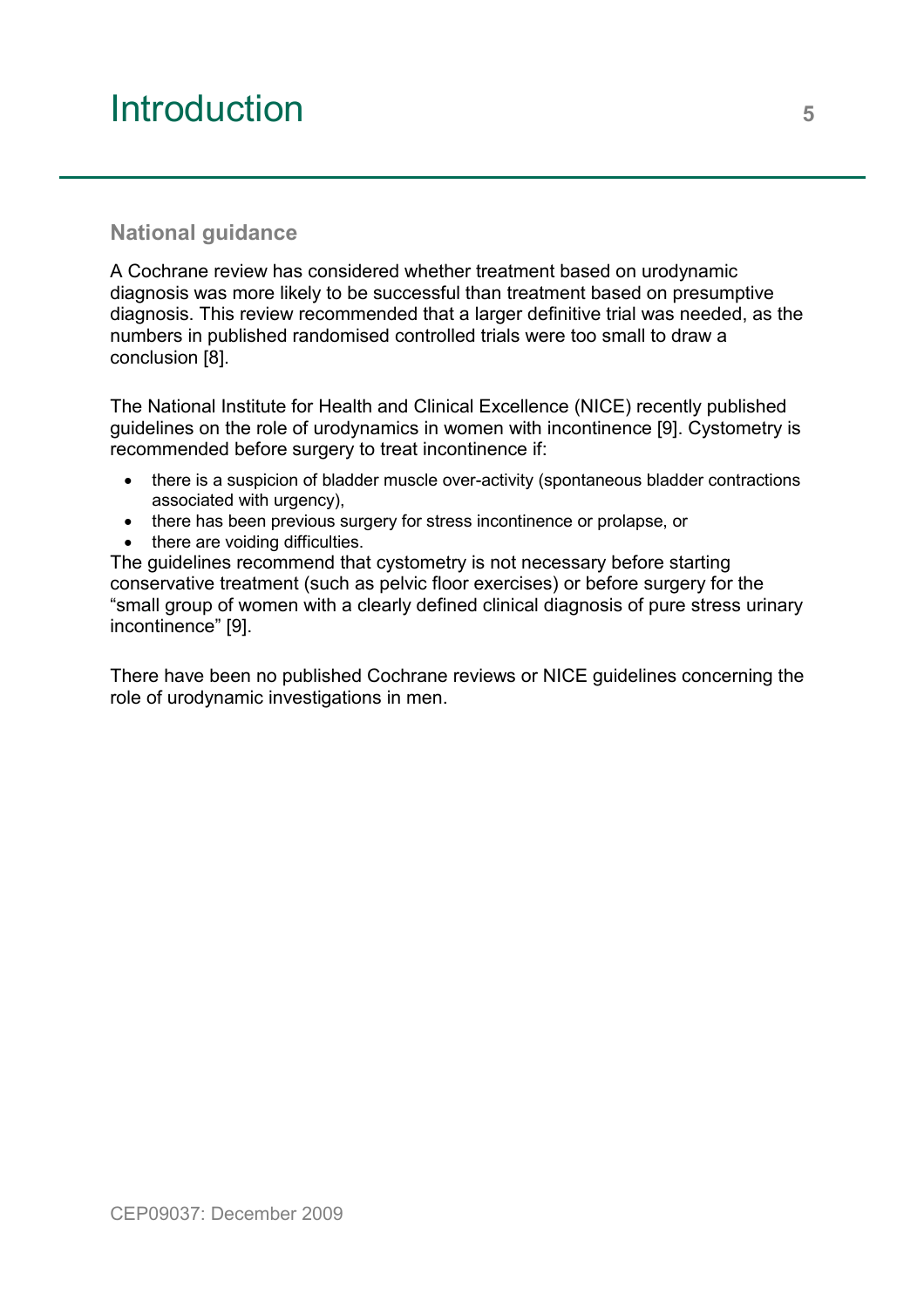#### <span id="page-5-0"></span>**Urodynamic investigations**

#### **Uroflowmetry**

Urodynamic equipment includes a flow meter so that pressure/flow studies can be performed. For urine free flow study (uroflowmetry) the patient voids into a machine that measures the rate and pattern of urinary flow. There are two types of urine flow meters: spinning disc and weight transducer. In addition, the perineal electromyographic (EMG) signal within muscles is sometimes measured during voiding.

The parameters for the uroflowmetry equipment are specified by the ICS and are recommended to be in the following range: flow rate 0 to 50 ml/s, volume up to 1000 ml, maximum time constant  $0.75$  s, and accuracy of  $\pm 5\%$  full scale [10].

#### **Filling and voiding cystometry**

During filling cystometry, vesical (bladder) pressure  $(p_{ves})$  and abdominal pressure  $(p_{abd})$  are measured. The detrusor is the muscle that is present in the bladder wall and detrusor pressure ( $p_{det}$ ) is calculated by subtracting the abdominal pressure from the vesical pressure ( $p_{ves}$ - $p_{abd}$  =  $p_{det}$ ). Abdominal pressure is recorded to allow for any changes, such as straining or talking, which might influence bladder pressure but not detrusor pressure. The calculated  $p_{det}$  thus reflects true changes in vesical / detrusor pressures caused by detrusor muscle activity

To conduct filling and voiding cystometry the bladder must first be filled actively by an infusion of normal saline or X-ray contrast medium. During filling cystometry, bladder and abdominal pressures are measured constantly using inserted catheters. After filling, voiding cystometry - also known as a pressure/flow study - is performed as the patient urinates, recording bladder and abdominal pressures together with urine flow rate. Data are analysed and pressure/flow graphs are generated to determine whether or not a patient has an obstructed (high pressure/low flow) or underactive (low pressure/low flow) void. Videocystometry will require additional computer hardware to capture X-ray images from an image intensifier. EMG recording is also an option usually available, although the requirement for it varies between departments.

The ICS recommends the use of water-filled catheters, although air-filled and microtip catheters are also acceptable, provided precaution is taken with initial setting of zero pressure levels. The recommended accuracies are: ± 1cmH2O for pressure and ± 5% full scale for flow and volume. The recommended ranges for operational measurements are:  $0 - 250$  cmH<sub>2</sub>O,  $0 - 25$  ml/s (with 50 ml/s option), and 1000 ml for pressure, urine flow rate and volume respectively. The rate of data acquisition should be at least 10 Hz [10].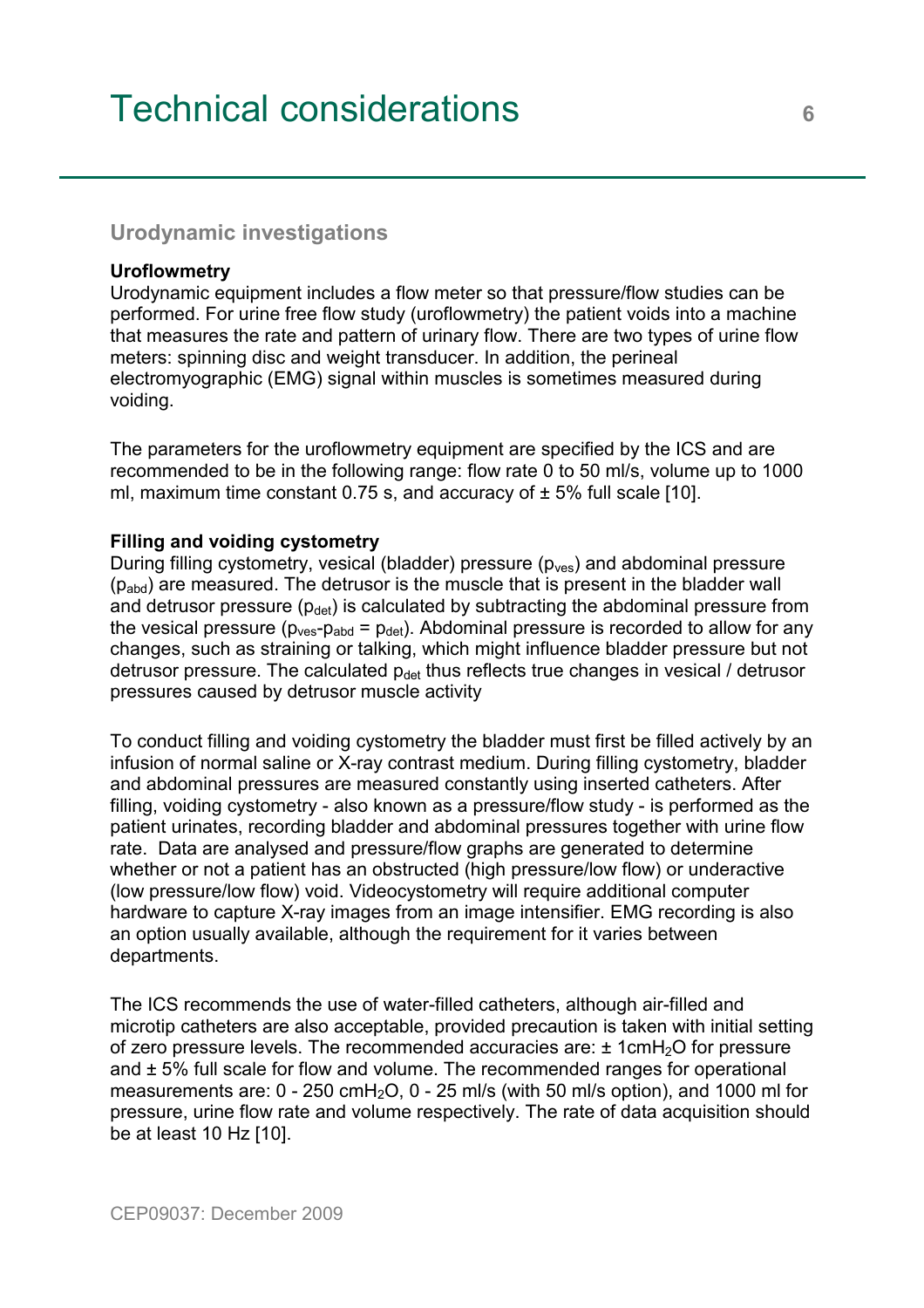#### **Urethral pressure profile (UPP) measurement**

A special catheter is withdrawn slowly through the urethra while fluid is slowly infused through it, and urethral pressure at the catheter tip is recorded continuously. The resulting graph can give information on sphincter strength and prostate length and pressure. Machines normally use a small motorised arm (also called profilometer) to withdraw the catheter at a fixed rate. Many UK departments do not use UPPs on a regular basis.

#### **Ambulatory monitoring**

During ambulatory monitoring bladder and abdominal pressures are recorded as for cystometry, but the bladder is allowed to fill naturally and a portable recording device is used. It is particularly useful if the patient's symptoms were not reproduced (for whatever reason) during a standard urodynamic test. Ambulatory monitoring is normally carried out at specialist urodynamics centres using microtip rather than water-filled pressure measurement catheters.

#### **Types of urodynamic systems**

#### **Portable or pole-mounted systems**

These systems are designed for mobile clinic use or for easy portability within a department. They tend to use laptop computers and wireless links and occupy only a small floor area. They tend to have limited functionality as a result but are generally adequate for routine urodynamic testing.

#### **Trolley mounted systems**

The majority of equipment sold in the UK is mounted on a dedicated trolley, which often holds the pump and pressure transducers as well as the desktop computer. They can be moved around a hospital fairly easily but occupy a little more floor space than a portable system and are best kept on the trolley once assembled.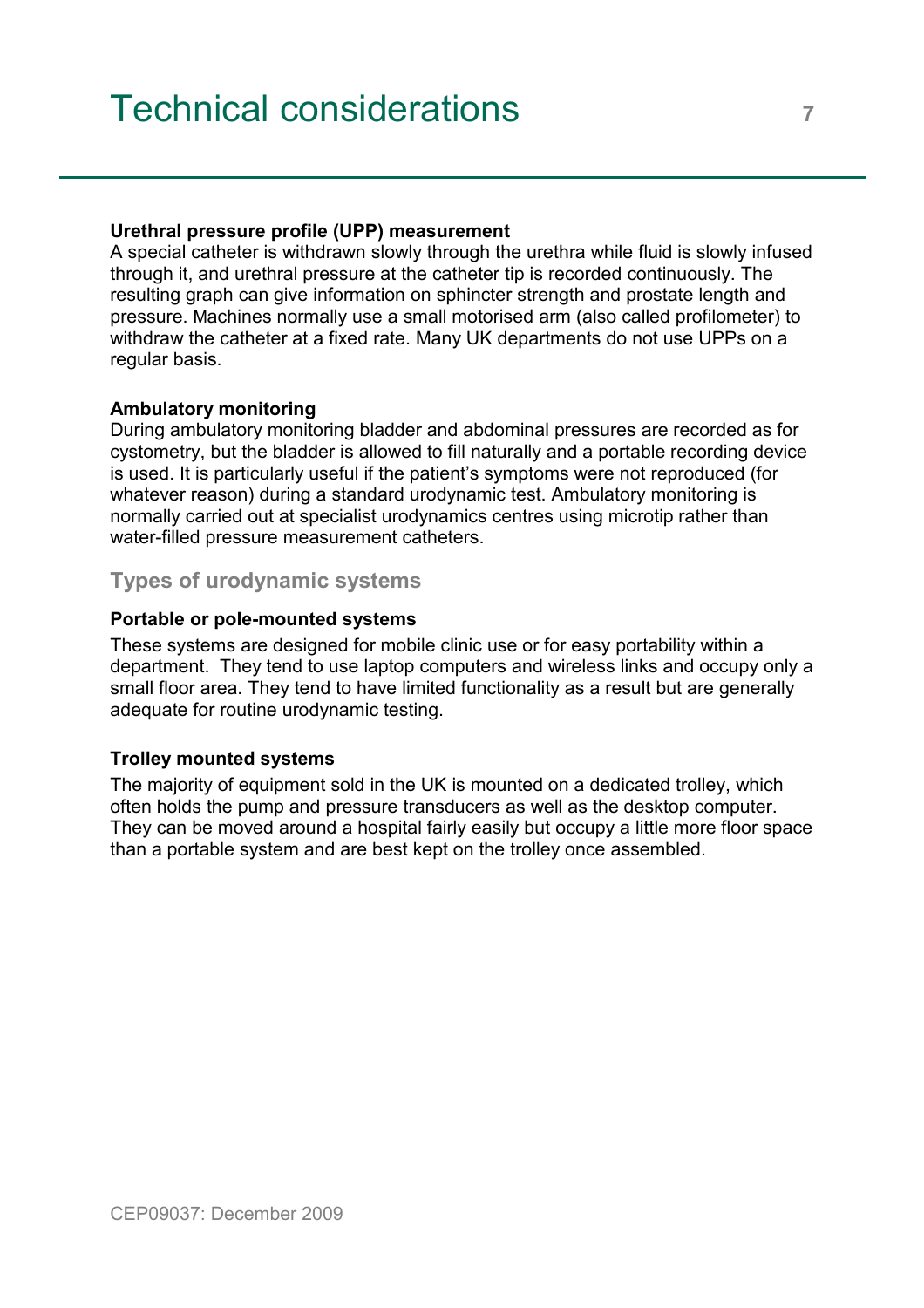#### <span id="page-7-0"></span>**Specifications**

#### **Transducers**

Bladder and abdominal pressure can be measured with several types of pressure sensor. The ICS recommends water-filled catheters connected to an external pressure sensor, but solid state (microtip) or air-filled catheters may also be used. Water-filled systems give more reliable resting pressures but are more susceptible to movement artefacts when for instance the tube is knocked. The reverse is true for other sensor types. In all cases, it is vital for good quality urodynamic traces that appropriate calibration and measurement protocols are followed [10]. It is possible to use different types of sensor for different pressure channels. The department should be clear before purchase which method is preferred as all manufacturers offer a choice of pressure transducers.

Other types of transducers will also need to be considered. Fluid infused is usually measured by a weight transducer holding the saline bag, although in practice a carefully calibrated pump will give a measure of infused fluid accurate enough for clinical purposes. Urine flow is measured by either a weight sensor measuring rate of change of urine weight, or a spinning disc flowmeter that calculates volume from direct measures of flow. There is no clinically significant difference in the accuracy of the flowmeter types [11], so considerations may only rest on, for example, compatibility with existing equipment or cleaning requirements.

#### **Ergonomics and physical arrangements**

One of the most important considerations for the department will be the physical layout of the machine. A department that has a dedicated room will not need to move the equipment much, but one that shares space will need to consider issues such as how easy the unit is to take in and out of store, the presence of trailing wires, and whether the unit will restrict patient or staff access. A department that is either mobile or is very constrained for space will need to consider the smaller, portable models, all of which connect to laptop computers. In addition, if videocystometry is intended, it will be vital to check the range of movement of the fluoroscopy unit and how this matches the layout of the urodynamic machine and height of commode.

Another important parameter to consider is the location of the pump and volume transducer. Some machines have these rather low which hampers inspection of the drop chamber and increases difficulty of bag loading. During evaluation, staff should check the comfort of the access and ease of setting up the infusion set in the pump. The range of movement of keyboard and screen should also be noted during assessment, to ensure suitable ergonomics. If UPPs are used regularly, checks should also be made of the method used to deliver slow infusion. Roller pumps have the disadvantage of giving large pressure waves on the UPP trace, whereas machines that use compression bags wrapped around the saline have steady pressure but require careful attention to maintain the bag's inflation.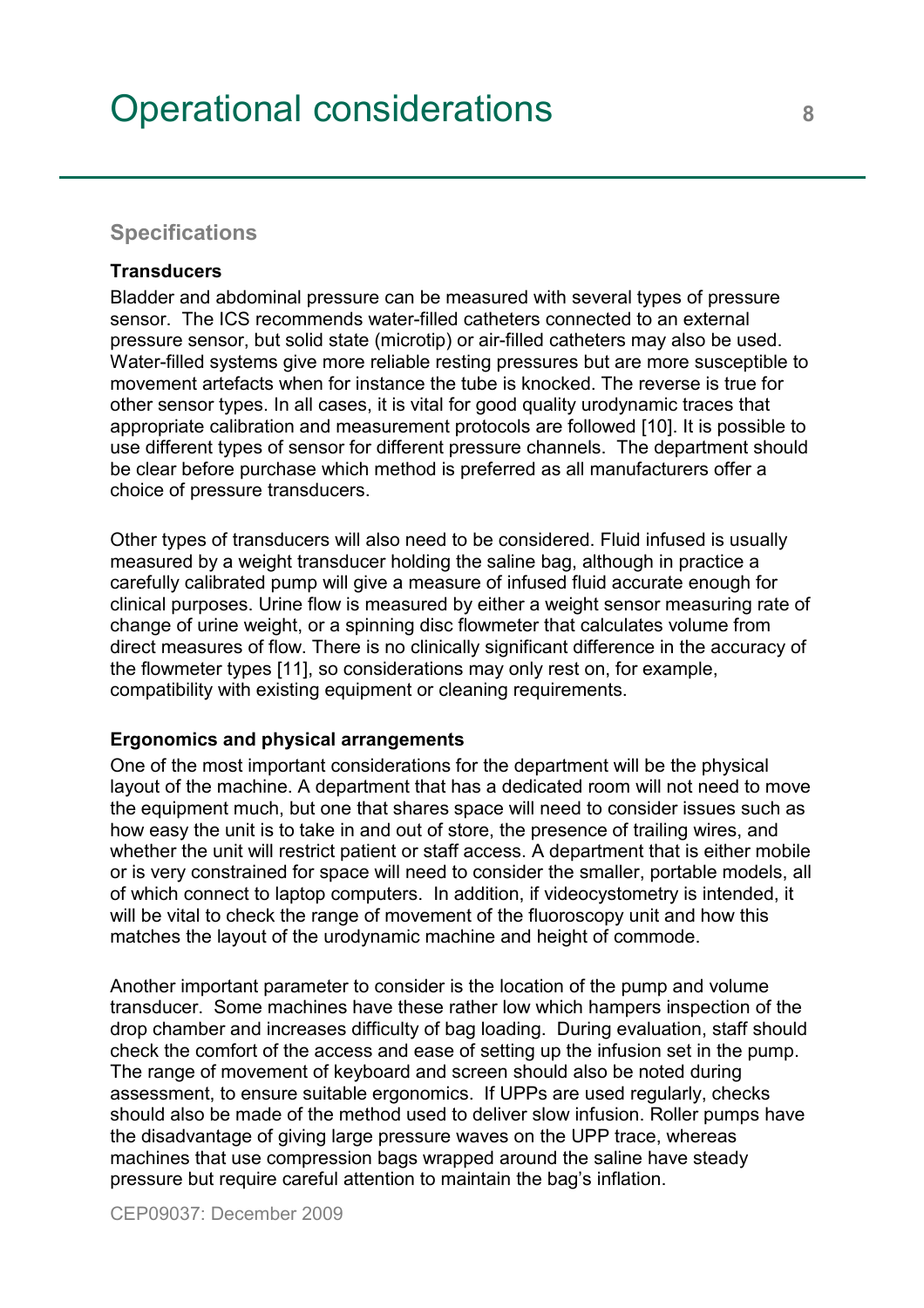#### **Consumables**

The supply of consumables should also be investigated during purchase. In addition to a standard cost comparison, the number of supply sources available should also be considered. A greater choice will give better backup if one supplier fails. The configuration of consumables can also boost efficiency. For instance, the use of combined tube, tap and pressure dome set would result in lowering stock requirements and increasing clinic speed.

#### **Infection control**

During equipment evaluations, the ease of cleaning according to department protocol between tests should be considered. Equipment that has cloth-covered or inaccessible surfaces should be shielded or modified. The MHRA recommends that water filled domes are disposed between tests to reduce the risk of cross infection [12], a practice that should be factored into the costing of consumables.

#### **Software**

While the complexity of urodynamic equipment varies between systems, it does not always correlate with clinical usefulness. There may be a tendency for the operator to rely overly on automated results [13]. Since the acceptability of many software features is essentially subjective, purchasers should assess software suitability as part of their evaluations. Listed below are particular features that should be scrutinised before purchase:

| Area                                    |                        | Considerations                                                                                                                                                                                                                                                                       |
|-----------------------------------------|------------------------|--------------------------------------------------------------------------------------------------------------------------------------------------------------------------------------------------------------------------------------------------------------------------------------|
| Urine flow                              | $\bullet$              | Is the signal filtered, smoothed or analysed excessively before display?                                                                                                                                                                                                             |
| <b>UPPs</b>                             |                        | What automatic features are available?<br>Are they necessary and helpful to us?                                                                                                                                                                                                      |
| Cystometry                              | $\bullet$              | What automatic analysis occurs at the end of the test?<br>Do we need it?<br>What points are taken for compliance measurements?<br>Are flow and pressure signals excessively processed before display?<br>Do volume calculations allow the user to incorporate leakage and residuals? |
| Calibration                             | $\bullet$              | Does the department prefer calibration by their own personnel or by the supplier?                                                                                                                                                                                                    |
| On-screen<br>prompts and<br>information |                        | Are these helpful or do they reduce clarity?<br>Do they improve clinic operation?                                                                                                                                                                                                    |
| Connectivity                            | $\bullet$              | Is a network connection required and if so will it affect system reliability?                                                                                                                                                                                                        |
| Reporting                               | $\bullet$<br>$\bullet$ | What formats are required for patient records?<br>Is recalling and printing a report straightforward?<br>Can reports and data analyses be manually edited?                                                                                                                           |
| Data<br>archiving                       |                        | Are the data storage and transfer methods compatible with IT policies and hardware?                                                                                                                                                                                                  |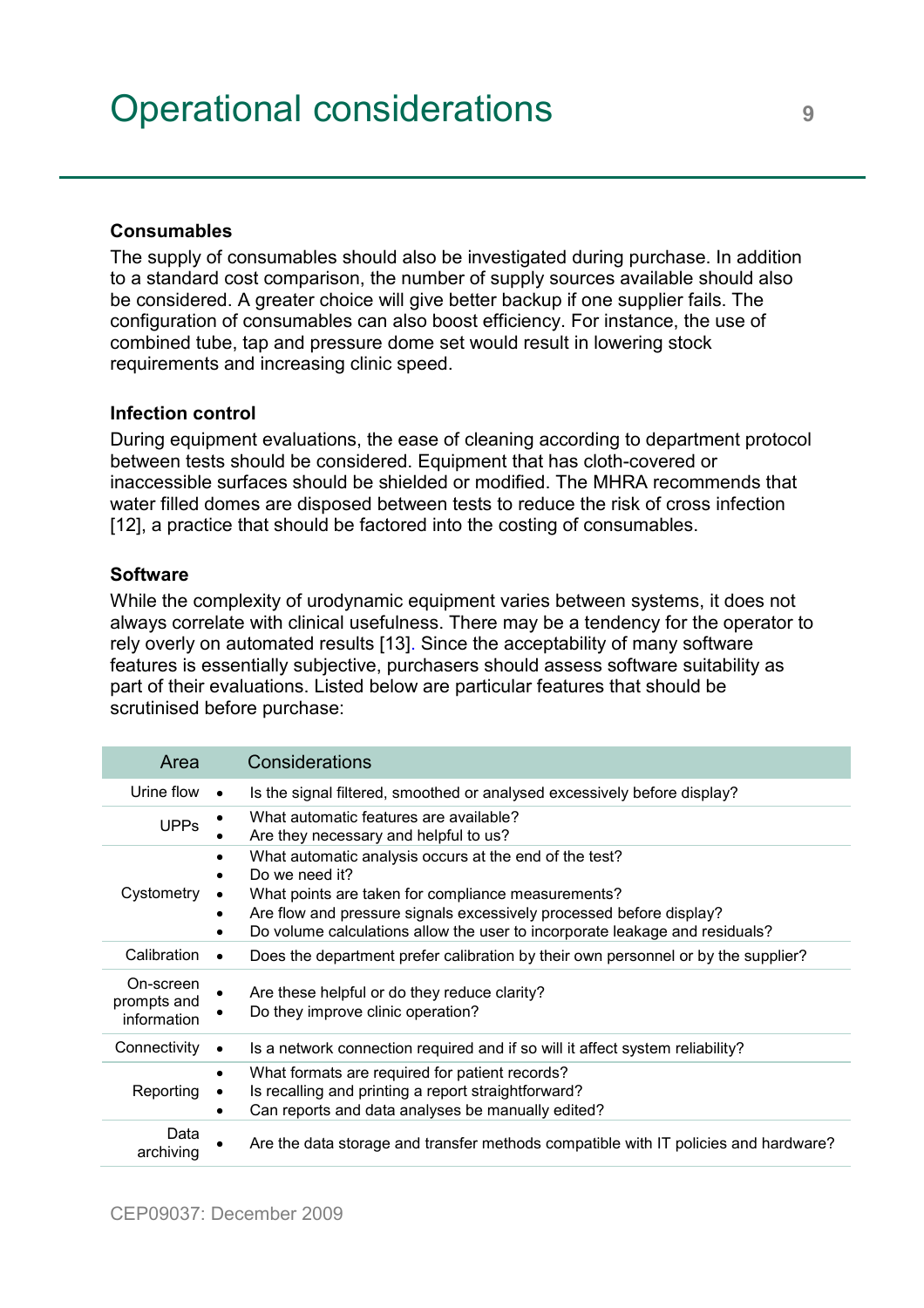#### **Other considerations**

The specifying department should consider carefully which tests are essential for their clinical use and which tests are merely desirable, as each option will add not just cost but also complexity to the machine. The following issues were highlighted as key to the acceptability and usability of a given device:

- size and layout of the machine
- level of complexity relative to required functionality
- training programme during the early days of use
- availability of disposables (standard type or single source)
- ease of printing and post-test analysis
- personal, subjective acceptability of software interface, therefore trialling equipment prior to purchase is essential

#### **Staff requirements and training**

In order to operate a urodynamic clinic, it is necessary to have adequately trained staff. At present in the UK, there are no specific training or certification requirements for operators of urodynamic equipment. A joint statement on minimum standards for urodynamic practice in the UK was published in April 2009 by the UK Continence Society in discussion with the Royal College of Obstetricians and Gynaecologists, Royal College of Surgeons, Royal College of Nursing, British Association of Paediatric Urologists and the Chartered Society of Physiotherapy. Certificate courses are available under the auspices of the ICS and it is probable that these will be incorporated into the training requirements. All manufacturers give user training upon purchase of the equipment. The department will find additional training of value once some experience on the equipment has been gained.

Levels of staffing for a particular clinic will vary depending on the range and type of tests that are offered. For example, a centre that sees mainly patients from one specialty for standard cystometry may be nurse led, whereas a centre that offers a wide range of tests will need levels of staffing that reflect that. The use of fluoroscopy in video urodynamics will necessitate input from medical physics and radiology.

#### **Servicing and maintenance**

Service contracts, proximity for repair calls and technical staff support levels will also need to be considered. In-house biomedical or clinical engineering departments will be able to offer safety testing, regular maintenance and calibration checks. Specific training on particular equipment is not generally offered by suppliers as they have their own maintenance services available under contract, but such training is not essential for routine preventative maintenance. Detailed repair work and the purchase of parts will, of course, require supplier services. Monthly equipment calibration checks should be part of the in-house clinical routine.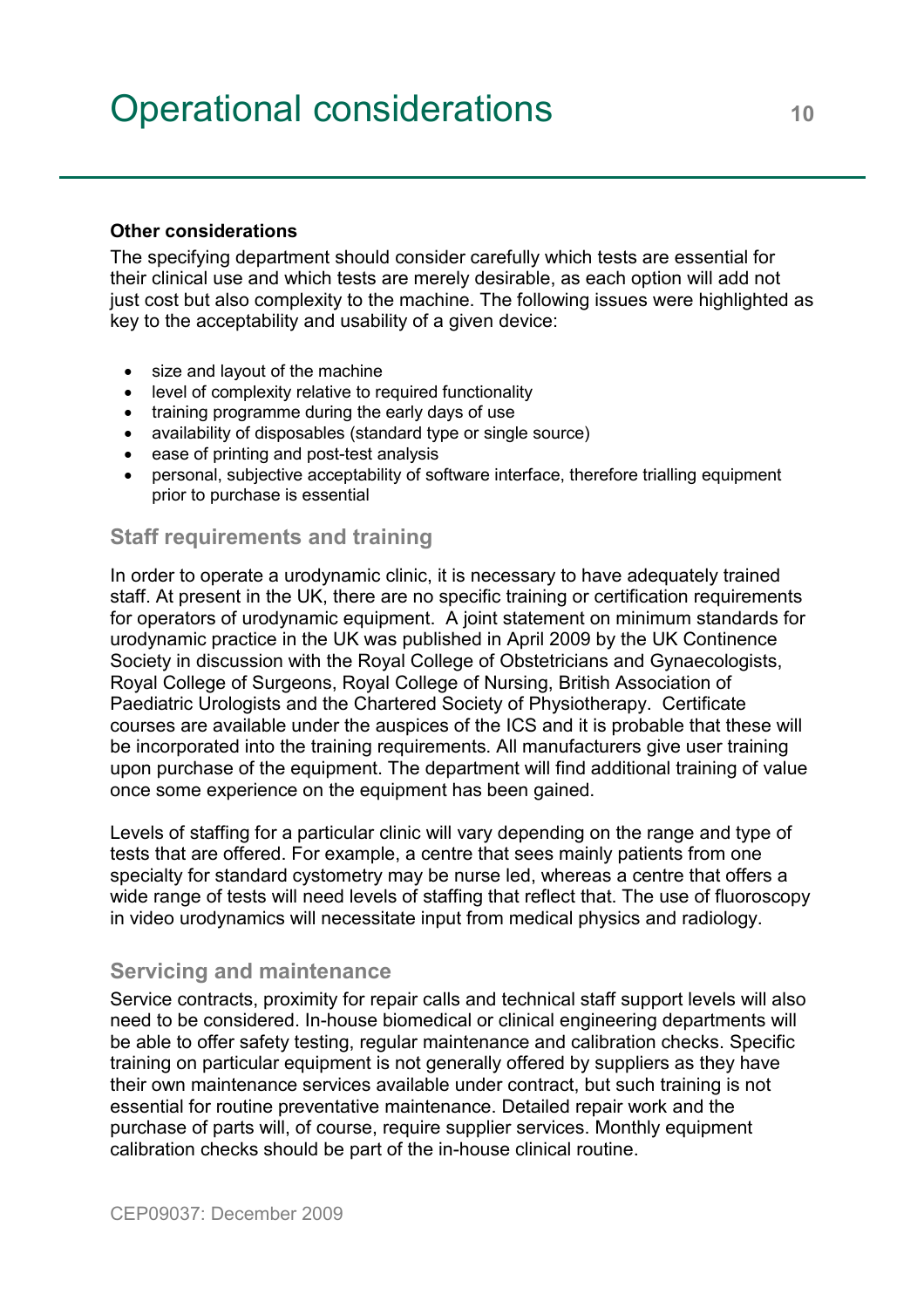#### **Setting up clinics**

Clinics are most commonly run from a fixed location, such as a hospital. Not all urodynamic clinics have dedicated facilities, but this might be justified for those dealing with large numbers of patients. Mobile clinics providing more basic investigations are feasible.

#### **Range of tests**

The range of tests offered will vary depending upon local requirements and clinical expertise. For example, a particular gynaecologist or urologist might run a clinic performing standard cystometry on their own patients prior to intervention. In contrast, regional centres, where referrals are often tertiary, might choose to offer a more comprehensive range of tests, including urethral pressure profilometry and videocystometry in addition to standard cystometry.

#### **Choice of equipment**

The choice of equipment for any centre will be determined by the planned clinic location, as well as by the range of investigations that will be offered. For example, a mobile unit will require a more portable piece of equipment, even if that means giving up some functionality. A tertiary referral centre will need a piece of equipment with software capable of performing videocystometry.

All manufacturers offer a variety of options for each device, such as increased computer memory (RAM) for faster performance, extra software modules for automatic processing or reporting, backup hardware options for data storage, larger screen if required, etc. The purchasing department should consider carefully what performance features are clinical requirements in compiling the specification for potential suppliers. It should be noted that all machines currently available on the market have the option of network operation, include training packages with the supplier, and have acceptable parameter ranges for normal clinical use.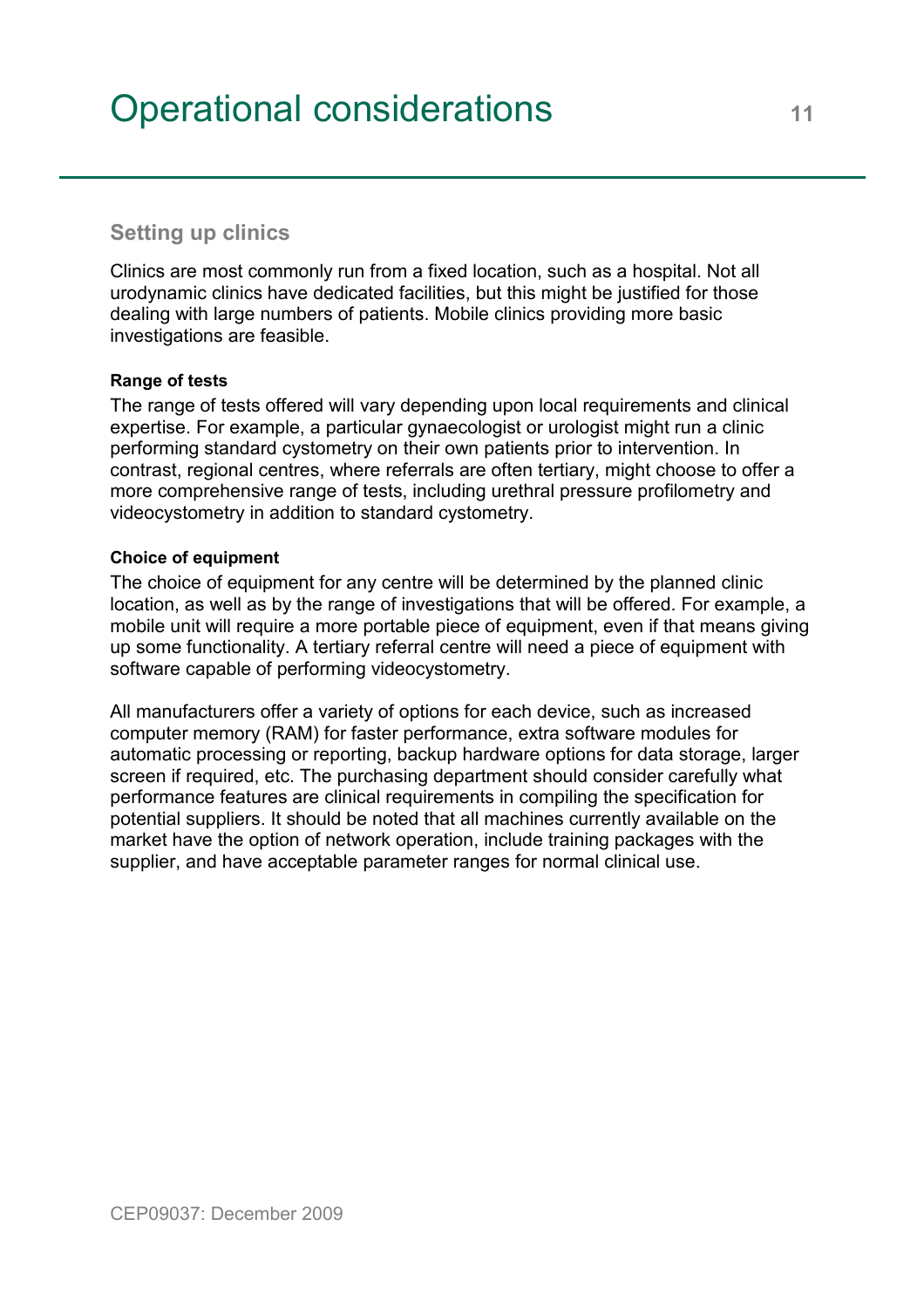#### <span id="page-11-0"></span>**Whole-life costing**

The purchaser should bear in mind that the capital cost of a device is only a fraction of the total cost of running a urodynamic machine. Other costs include equipment maintenance costs, staff time costs, consumables, laundry, room cleaning and facility depreciation. For a practical comparison, some of these costs are used below to demonstrate the use of the whole-life costing method in determining the total cost of a purchase. For simplicity, inflation affecting both costs and cash value has been ignored.

If we consider the consumables used over the average seven year lifetime of a machine, assume a two-year warranty followed by a five-year service contract, but ignore facility and staff costs as these are the same for each device, the following equation can be suggested to calculate the whole life cycle cost of a urodynamic machine:

#### **Whole-life cost = P + (C x N x 7) + (M x 5)**

where:

 P = initial purchase cost C = consumable cost per test N = number of tests carried out per year M = maintenance contract annual fee

The initial purchasing cost is based on the list price provided by a supplier, which is often given as a range of list prices. This range reflects the various hardware and software options available on a machine.

The typical cost for consumables per test is roughly the same for water-filled catheters on any machine, and is £30 (or £73 for video urodynamics). This includes the cost of a pump tube set, syringes and taps, 500ml bag of normal saline, sterile water, bladder and rectal catheters, disposable transducer domes, lignocaine and a catheter pack. For video urodynamics a more expensive contrast medium instead of saline fluid would be required. Many urodynamic systems use standard consumables available from multiple sources. As prices can vary significantly between suppliers, future price differences may be exploited. If a single supplier or proprietary consumable is used, the department should ensure there are clear benefits from choosing that route.

The average department might carry out 250 tests per year with typical duration of a test being 60 minutes with the cost per person per hour being £40 (North Bristol NHS Trust funding office).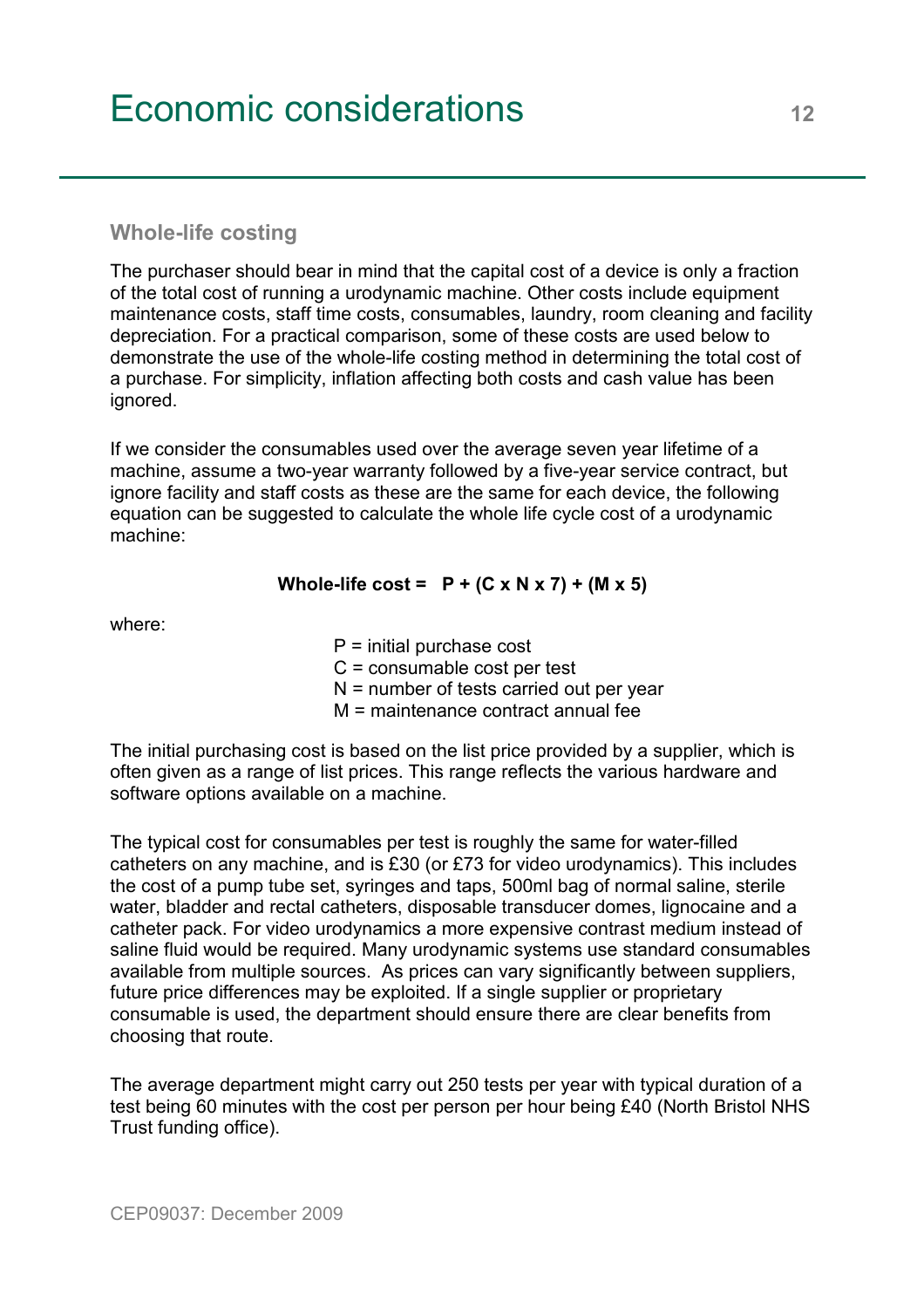Maintenance cost is often based on a percentage of the machine capital cost and there is scope for variations. Typical maintenance arrangement may cover call-out charges, general support, annual service and calibration. Provision of spare parts can be offered at extra cost. Discounts for maintenance can be offered if the local hospital engineers or medical physics department can provide first line support, assuming appropriate training is provided by the supplier.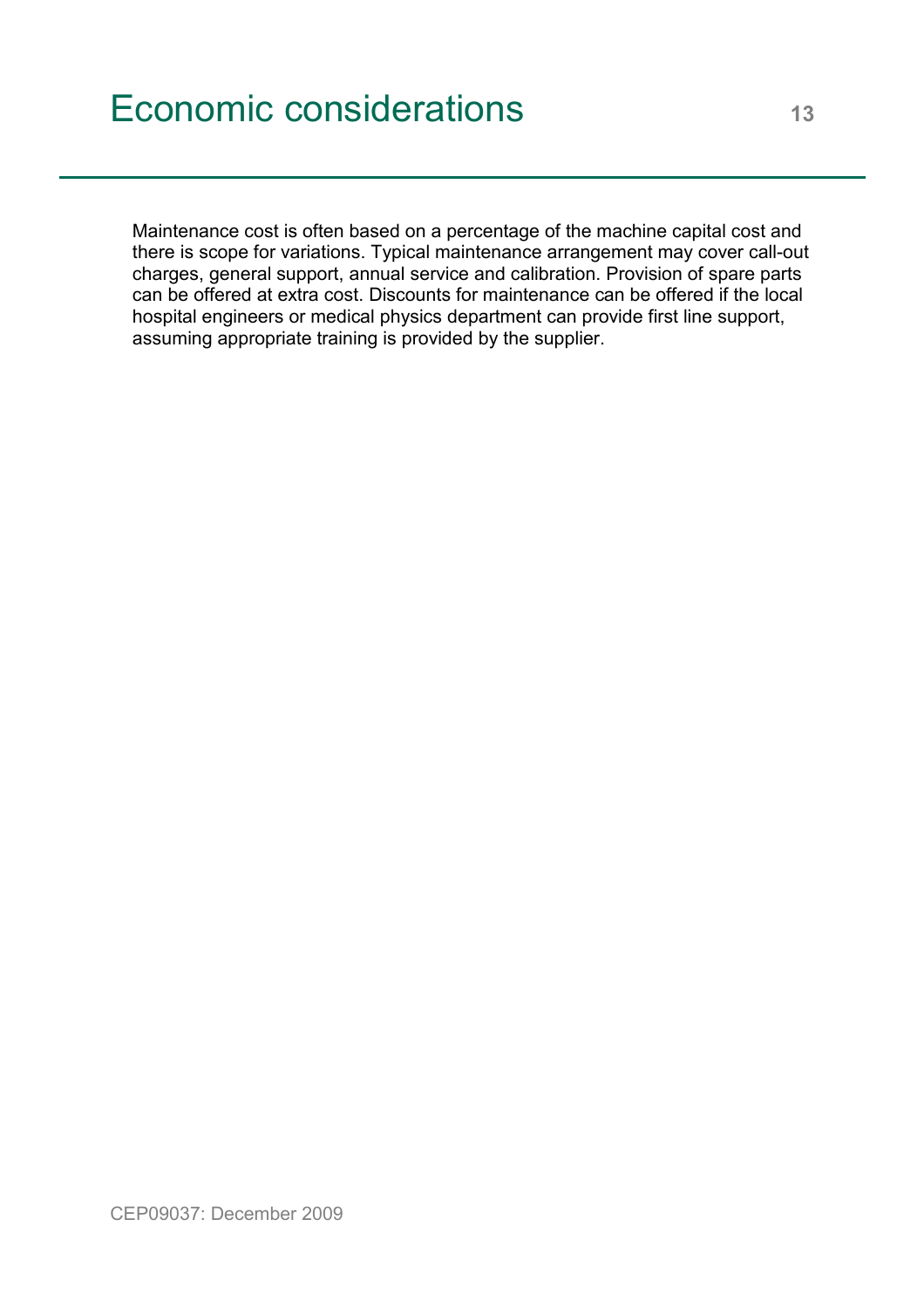# <span id="page-13-0"></span>Purchasing 14

#### **Purchasing procedures**

#### **Business case**

A business case should be drafted and approved before conducting any procurement exercise. Further guidance on preparing business cases is available from the Office of Government Commerce [14], and an illustrative example is provided in the NHS PASA Operational Purchasing Procedures Manual, Procedure 1-01 [15].

#### **The procurement panel**

A multidisciplinary team should be selected to guide the purchase. Representatives from clinical, operator, technical, estates and financial sections should be included.

#### **Identifying potential suppliers**

Criteria for supplier selection must be established. A supplier pre-qualification questionnaire which asks for details such as skills and experience of the service engineers may be used as an initial screen to exclude unsuitable suppliers.

#### **Evaluation criteria**

Performance specifications should be derived from local operational requirements and agreed by the procurement panel. The performance specifications will form the basis for assessing the adequacy of suppliers' technical specifications, provided in response to the technical specification questionnaire. Requests for features which are supplier-specific are not permitted under standard purchasing procedures. Very specific features, for instance colour schemes, which are not supported by operational requirements, are also not allowed as they may unfairly favour particular manufacturers.

#### **Operational procedures**

The Trust Operational Purchasing Procedures Manual provides details of the procurement process [16]. European Union procurement rules apply to public bodies, including the NHS. The purpose of these rules is to open up the public procurement market and ensure the free movement of goods and services within the EU. In the majority of cases, a competition is required and decisions should be based on best value. The EU procurement rules apply to contracts worth more than £90,319 (from January 1st 2008) [17], an amount that is well in excess of the cost of a single urodynamic machine.

NHS Supply Chain (www.supplychain.nhs.uk), a ten year contract operated by DHL on behalf of the NHS Business Services Authority, offers OJEU compliant national contracts or framework agreements for a range of products, goods and services. Use of these agreements is not compulsory and NHS organisations may opt to follow local procedures.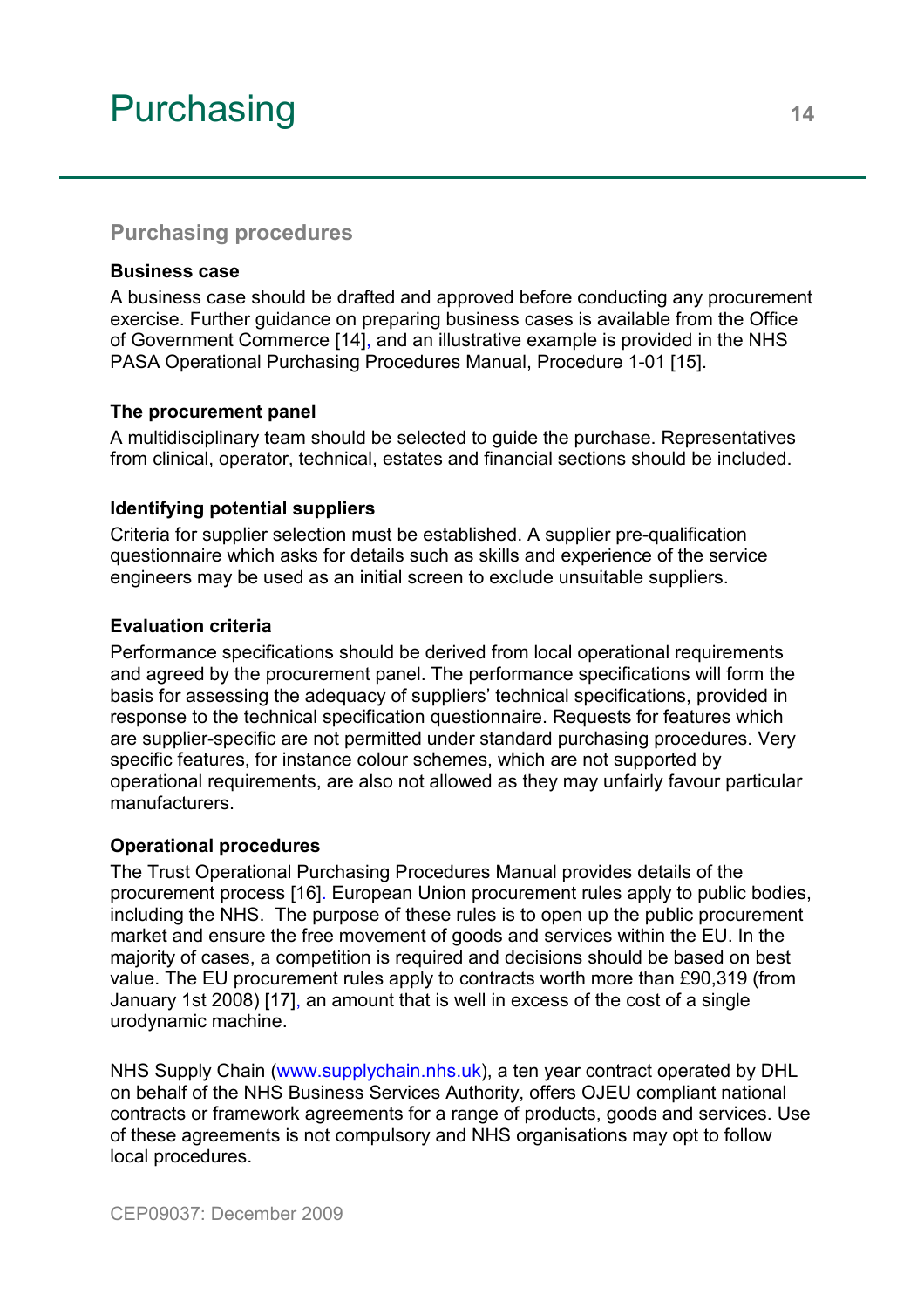# Purchasing 15

#### **Purchasing options**

Equipment may be purchased outright or leased. Local procurement departments should be consulted on the cost-effectiveness of lease arrangements, as the deals will be linked to consumable supply and maintenance contracts. Combinations of purchase and lease are also available, with a reduced price being payable after some lease time has elapsed.

#### **Sustainable procurement**

The UK Government launched its current strategy for sustainable development, Securing the Future [18], in March 2005. The strategy describes four priorities in progressing sustainable development:

- sustainable production and consumption working towards achieving more with less
- natural resource protection and environmental enhancement protecting the natural resources and habitats upon which we depend
- sustainable communities creating places where people want to live and work, now and in the future
- climate change and energy confronting a significant global threat.

The strategy highlights the key role of public procurement in delivering sustainability.

For urodynamic equipment, the same consideration should be given as for general computing equipment, i.e. ensuring full use of equipment lifetime, avoidance of unnecessary features, energy efficient displays etc. Another consideration may be the amount of paper printed per test, as some systems have defaults for printing unused patient details and analysis figures. Reduction of the disposal of consumables, including administration sets, catheters and sterile equipment is also an issue for comparison between systems or transducer types.

#### **End of life disposal**

Consideration should be given to the likely financial and environmental costs of disposal at the end of the product's life. Where appropriate, suppliers of equipment placed on the market after the 13th August 2005 should be able to demonstrate compliance with the UK Waste Electrical and Electronic Equipment (WEEE) regulations (2006) [19]. The WEEE regulations place responsibility for financing the cost of collection and disposal on the producer. Electrical and electronic equipment is exempt from the WEEE regulations where it is deemed to be contaminated at the point at which the equipment is scheduled for disposal by the final user. However, if it is subsequently decontaminated such that it no longer poses an infection risk, it is again covered by the WEEE regulations, and there may be potential to dispose of the unit through the normal WEEE recovery channels.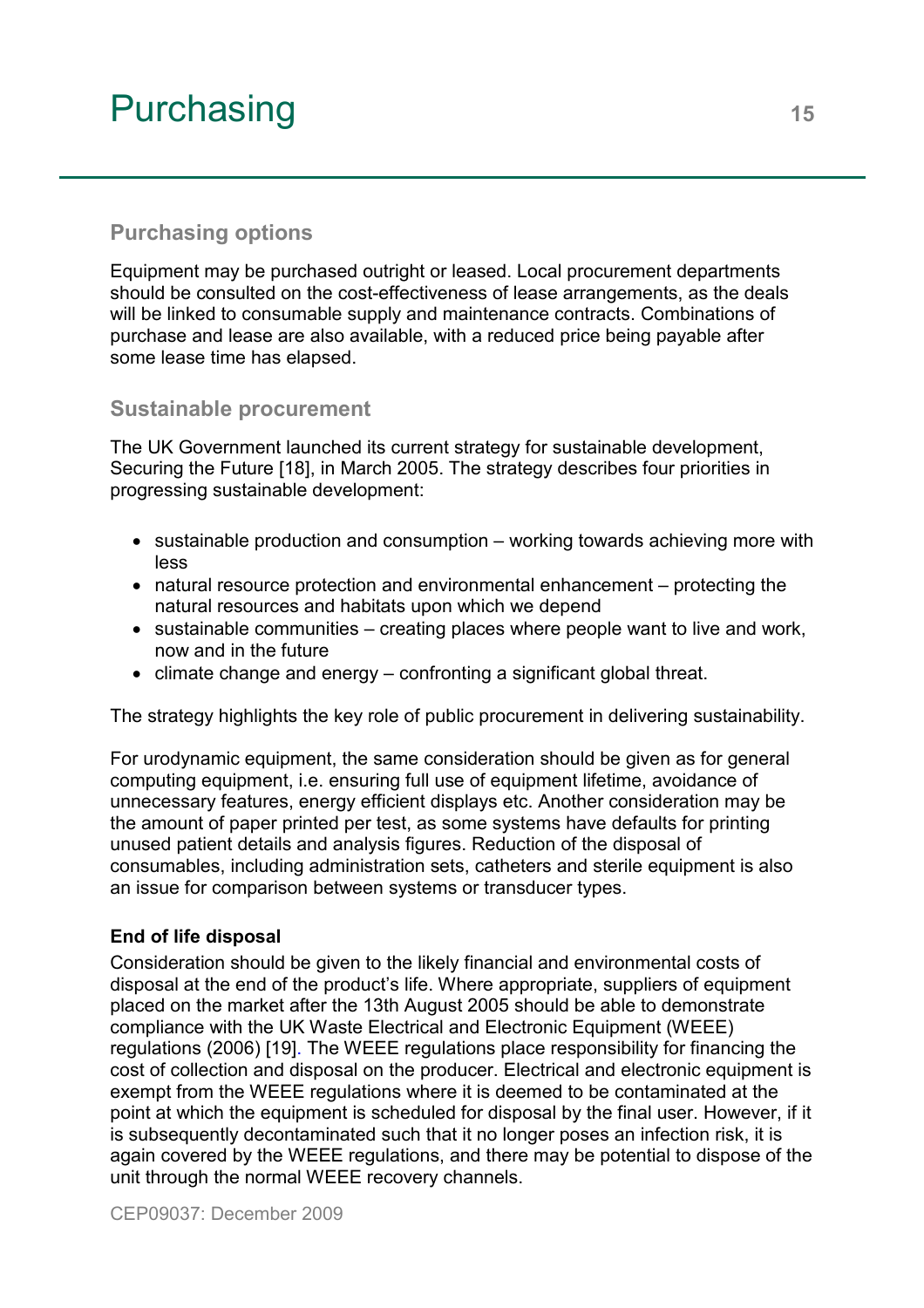# <span id="page-15-0"></span>Acknowledgements 16

We should like to thank the following for their contribution to this buyers' guide:

Samih Al-Hayek, Specialty Registrar, Royal United Hospital, Bath. Fadi Al-Housami, Specialty Registrar, Musgrove Park Hospital, Taunton Howard Brobin, Urodynamics Specialist, Mediwatch UK Ltd Connie Chew, Urodynamics Nurse, Southmead Hospital, Bristol. Nick Darker, Product Manager, Mediwatch UK Ltd Debbie Delgado, Urodynamics Nurse, Southmead Hospital, Bristol. Julie Ellis-Jones, Urodynamics Nurse, Southmead Hospital, Bristol. Aled Evans, Medical Physics Department, Southern General Hospital, Glasgow. Roger Lewis, Managing Director, Lewis Medical Ltd Carl Loveluck, Clinical Applications Specialist, Dantec Dynamics Ltd Jon McFarlane, Consultant Urologist, Royal United Hospital, Bath. Paul Scarborough, Sales Manager, Digitimer Ltd Doug Small, Medical Physics Department, Southern General Hospital, Glasgow. Adrian Smart, Customer Support, Laborie Medical Technologies Europe Ltd Donald Smith, Medical Physics Department, Southern General Hospital, Glasgow. Stuart Taylor, Product Manager, Albyn Medical Ltd James Urie, Sales & Marketing Director, Mediplus Ltd Tim Ward, Operations Manager, Mediplus Ltd Jo Wilkinson, Product Specialist, Genesis Medical Ltd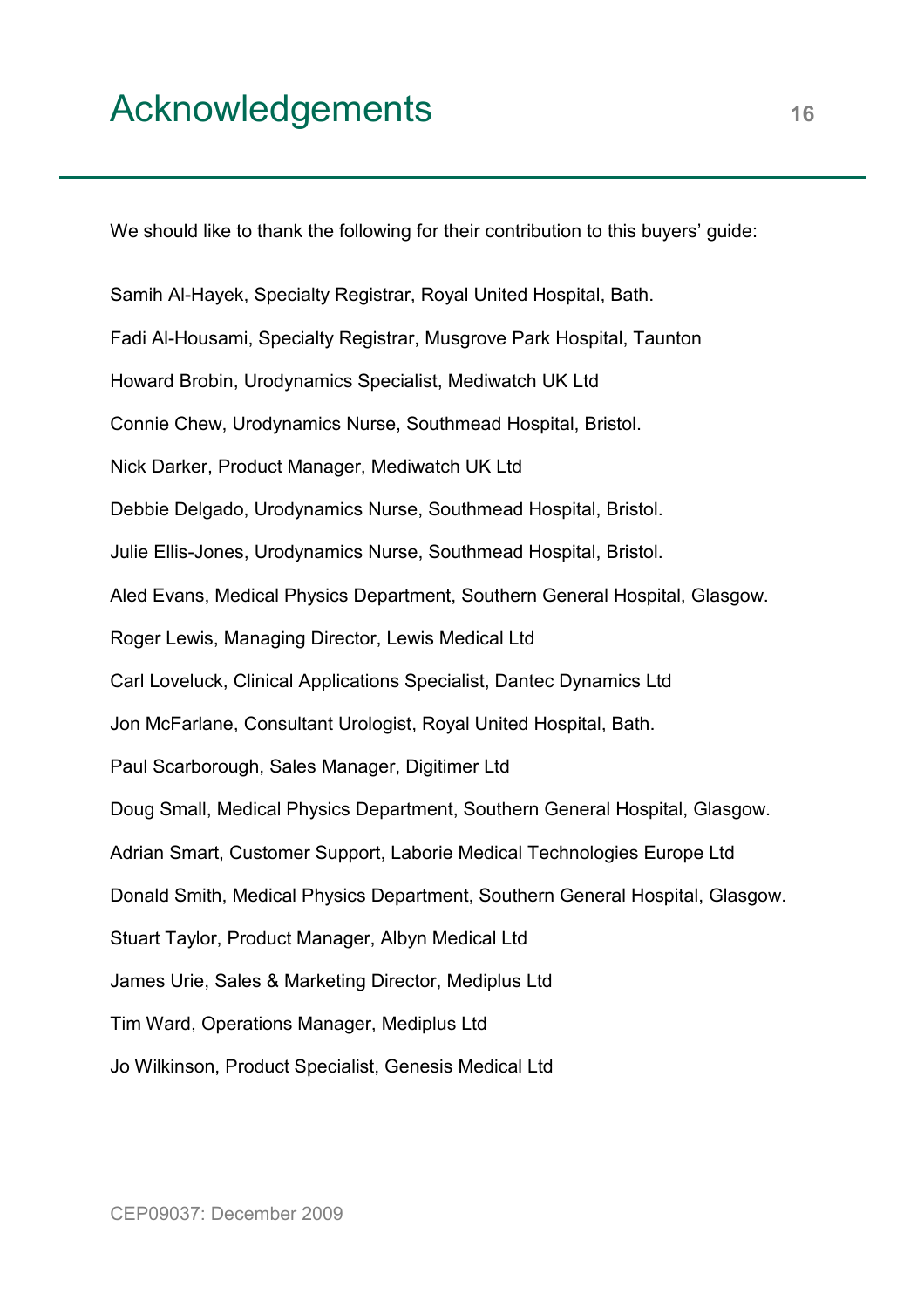<span id="page-16-0"></span>

| <b>BUI</b>           | Bristol Urological Institute (www.bui.ac.uk)                        |
|----------------------|---------------------------------------------------------------------|
| <b>BIME</b>          | Bath Institute of Medical Engineering (www.bime.org.uk)             |
| <b>Cystometry</b>    | the study of bladder pressure and volume                            |
| <b>Detrusor</b>      | the muscle found in the bladder wall                                |
| <b>EMG</b>           | electromyographic signal, the electrical signal within muscles      |
| <b>ICS</b>           | International Continence Society (www.icsoffice.org)                |
| <b>LUTS</b>          | lower urinary tract symptoms                                        |
| <b>MHRA</b>          | Medicines and Healthcare products Regulatory Agency                 |
| <b>NICE</b>          | National Institute for Health and Clinical Excellence               |
| N/A                  | Not Available - the data not provided by the supplier               |
| $p_{abd}$            | abdominal pressure, measured usually rectally or vaginally          |
| Pdet                 | detrusor pressure $(= p_{\text{ves}} - p_{\text{abd}})$             |
| $p_{\text{ves}}$     | vesical pressure, the pressure inside the bladder lumen             |
| <b>Pressure/flow</b> | or voiding cystometry, the study of bladder pressure and urine flow |
| <b>UPP</b>           | urethral pressure profile                                           |
| <b>Vesical</b>       | within the bladder                                                  |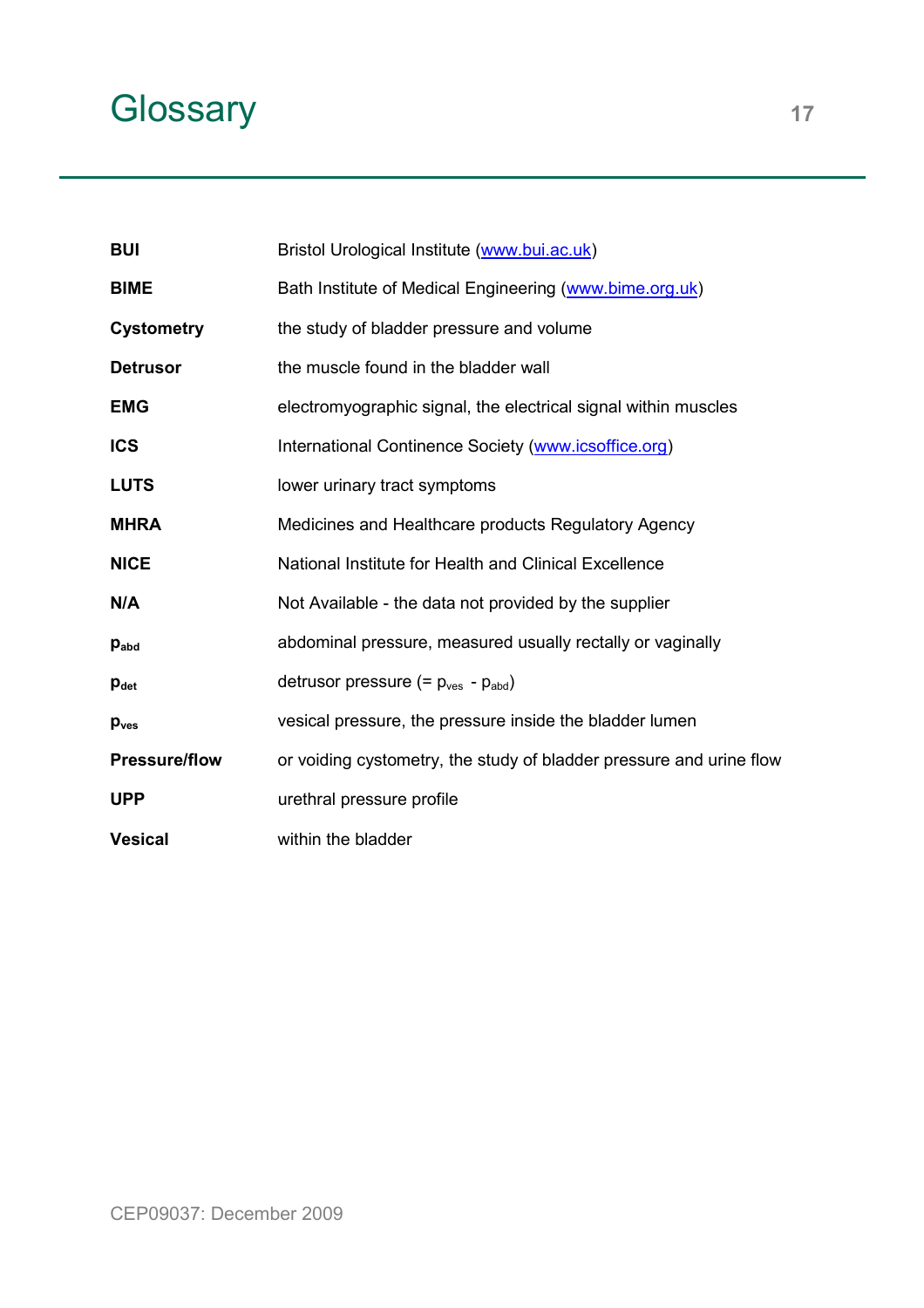## <span id="page-17-0"></span>References 18

- [1] Barnes DG, Ralph D, Hill PD, et al. A consumer's guide to commercially available urodynamic equipment. British Journal of Urology 1991 Aug;68(2):138- 43.
- [2] Abrams PH, Farrar DJ, Turner-Warwick RT, et al. The results of prostatectomy: a symptomatic and urodynamic analysis of 152 patients. Journal of Urology 1979;121(5):640-2.
- [3] Abrams P. Objective evaluation of bladder outlet obstruction. British Journal of Urology 1995;76(Suppl 1):11-5.
- [4] Abrams P. Bladder outlet obstruction index, bladder contractility index and bladder voiding efficiency: three simple indices to define bladder voiding function. BJU International 1999 Jul;84(1):14-5.
- [5] McGuire EJ, Woodside JR, Borden TA, et al. Prognostic value of urodynamic testing in myelodysplastic patients. Journal of Urology 1981;126(2):205-9.
- [6] Clarke B. The role of urodynamic assessment in the diagnosis of lower urinary tract disorders. Int Urogynecol J Pelvic Floor Dysfunct 1997;8(4):196-9.
- [7] Fitzgerald MP, Brubaker L. Urinary incontinence symptom scores and urodynamic diagnoses. Neurourology and Urodynamics 2002;21(1):30-5.
- [8] Glazener CMA, Lapitan MC. Urodynamic investigations for management of urinary incontinence in children and adults. 2002. Report No.: Issue 3. Art. No: CD003195.
- [9] National Institute for Health and Clinical Excellence. Urinary incontinence: the management of urinary incontinence in women. 2006 Oct.
- [10] Schäfer W, Abrams P, Liao LM, et al. Good Urodynamic Practices: Uroflowmetry, Filling Cystometry and Pressure-Flow Studies. Neurourology and Urodynamics 2002;21(3):261-74.
- [11] Gammie et al. UKCS ASM 2007, Birmingham. 2007.
- [12] Medical Devices Agency. MDA Safety notice: SN 2000(09) Pressure transducer cover (SensoNor Pressure Dome) for urodynamic system of bladder pressure measurement. 11-5-2000. Ref Type: Generic
- [13] Lewis P, Howell S, Shepherd A, et al. Computerised urodynamics: help or hindrance? Neurourology and Urodynamics 1997;16(5):508-9.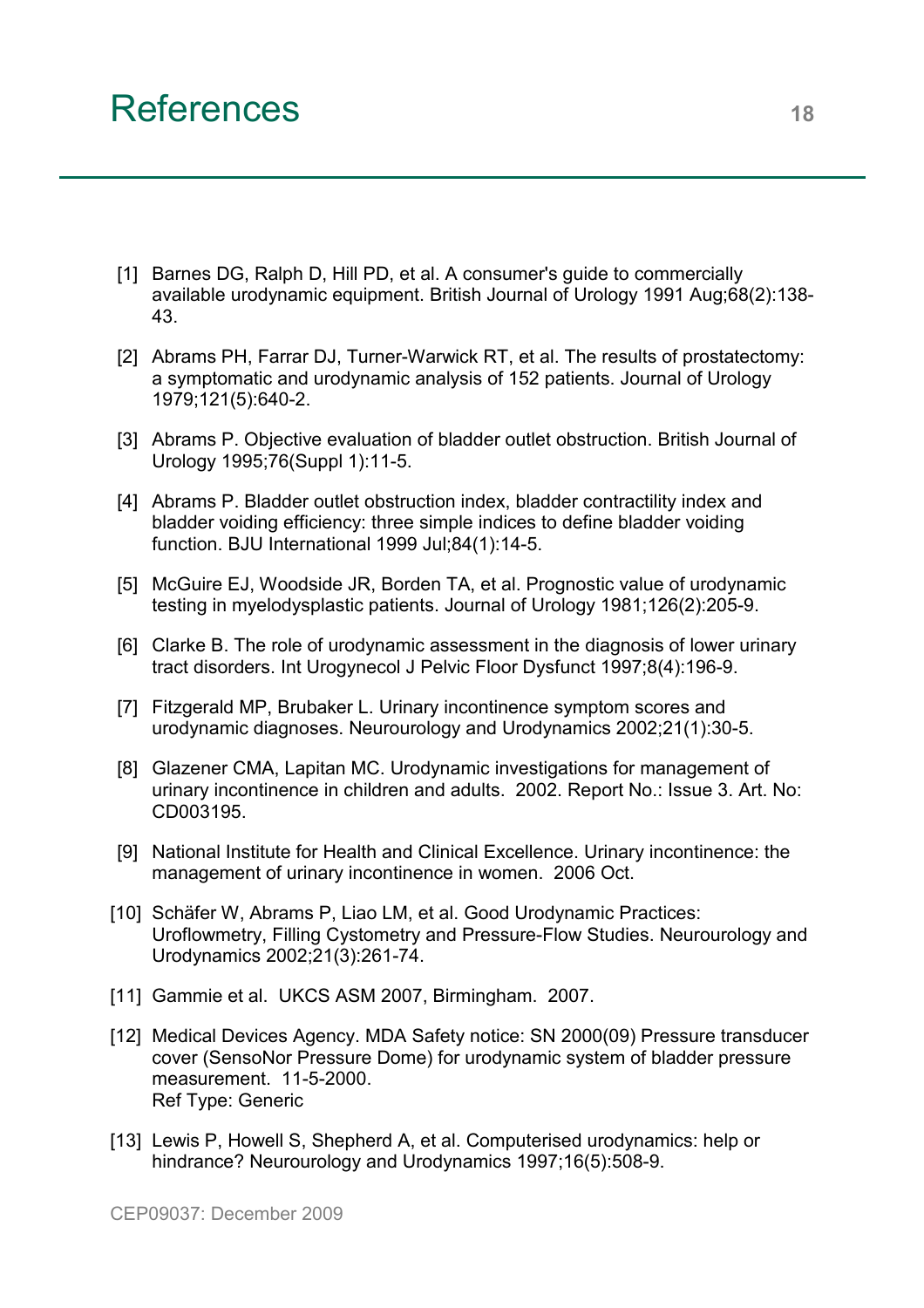# References 19

- [14] website 2008 Available from: URL: [http://www.ogc.gov.uk/stdtoolkit/reference/documentation/p13\\_buscase.html](http://www.ogc.gov.uk/documentation_and_templates_business_case.asp)
- [15] website 2008 Available from: URL: http://home.pasa.nhs.uk/PASAWeb/Guidance/OPPM/LandingPage.htm
- [16] website 2008 Available from: URL: http://home.pasa.nhs.uk/PASAWeb/Guidance/TOPPM/LandingPage.htm
- [17] website 2008 Available from: URL: [http://www.ogc.gov.uk/procurement\\_policy\\_and\\_application\\_of\\_eu\\_rules\\_eu\\_pr](http://www.ogc.gov.uk/procurement_policy_and_practice_procurement_policy_and_application_of_eu_rules.asp) ocurement\_thresholds\_.asp
- [18] UK Government Strategy for Sustainable Development; Securing the Future. website 2008 Available from: URL: http://www.sustainable[development.gov.uk/publications/uk-strategy/index.htm](http://www.defra.gov.uk/sustainable/government/publications/index.htm)
- [19] EC Directive on Waste Electrical and Electronic Equipment. website 2008 Available from: URL: http://www.berr.gov.uk/files/file35992.pdf